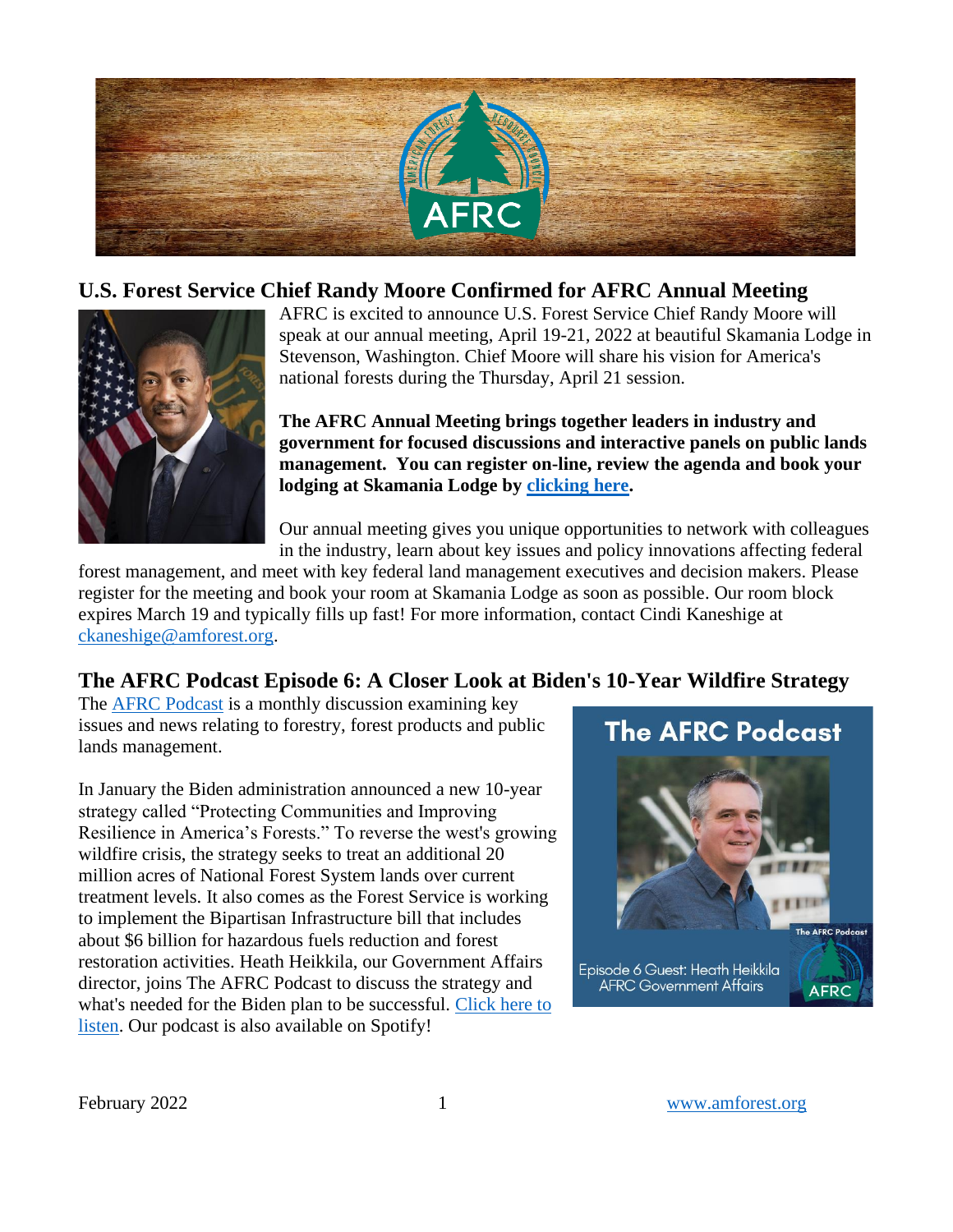# **Washington, DC Update**

President Biden is set to deliver his State of the Union address this week amidst the backdrop of the war in Ukraine, high inflation and soaring energy costs, and a pandemic that appears to be declining in states across the country. With low approval ratings and his agenda largely stalled in Congress, President Biden hopes to use the State of the Union address and the pending Supreme Court nomination of Ketanji Brown Jackson to create momentum heading into the upcoming midterm election. On February 22, Congress passed another Continuing Resolution (CR) to fund the federal government through March 11. Appropriators are expected to divvy up about \$1.5 trillion in discretionary spending between the 12 appropriations bill areas while also considering additional requests related disaster relief and aid to Ukraine in the wake of the Russian invasion.

A bipartisan framework recently announced calls for parity between domestic and defense spending. This could lead to a significant increase in domestic spending and allow Democrats to reverse Trump-era cuts to agencies like the EPA and the Interior Department. If Congress can agree on a long-term spending package by then, federal agencies will have operated under a CR for nearly 5 ½ months. The lack of final budget numbers has negative impacts on many federal agency operations, including the Forest Service timber sale program as they wait to send final targets to the regions.

*Climate activists press for action.* Following the failure of the Build Back Better legislation to advance in Congress, climate activists are pressing for action on the \$500 billon in clean energy and climate-related funding that was included in the measure. Senator Joe Manchin (D-WV) has signaled support for some of these clean energy and climate provisions, including clean energy tax breaks. Meanwhile, Republicans believe the war in Ukraine and efforts to reduce the reliance of Europe on Russian oil and gas presents an opportunity to press Democrats to reverse President Biden's cancellation of the Keystone XL pipeline and to support natural gas exports.

*Climate Forests Campaign.* A coalition of more than 70 green groups announced the creation of a "Climate Forests Campaign" to pressure the Biden Administration to protect "mature trees and forest stands" on federal lands for their carbon storage benefits. According to the group's [website,](https://www.climate-forests.org/) the mostly anti-forestry organizations are "calling on the Biden Administration to enact a strong, lasting rule across federal public lands that protects mature and old-growth trees and forests from logging, allowing the recovery of old-growth forests that have been lost. These forests are essential to removing climate pollution and storing carbon, safeguarding wildlife, and providing clean drinking water for our communities." The website makes no mention of the massive emissions of carbon and smoke from the forest health and wildfire crisis fueled by overstocked federal forests. /*Heath Heikkila*

# *AFRC in the News*

- AFRC's SW Oregon field tour with Congressman Bentz was covered by [KDRV-TV.](https://www.kdrv.com/community/rep-cliff-bentz-visits-federal-lands-in-jacksonville-that-would-be-impacted-by-the-river/article_15a04046-9388-11ec-9a33-f338312060b1.html)
- AFRC's Travis Joseph and Washington Forest Protection Association's Jason Spadaro coauthored an opinion in th[e Everett Daily Herald](https://www.heraldnet.com/opinion/comment-keep-washington-evergreen-with-sustainable-forests/) on the climate benefits of Washington's forest sector.
- Nick Smith published a opinion in the [Roseburg News Review](https://www.nrtoday.com/opinion/guest_columns/guest-column-there-are-costs-to-not-salvaging-trees/article_55e4a197-ad62-573c-93de-881465715527.html) on the importance of post-fire salvage and hazard tree removal, and the consequences of anti-forestry litigation.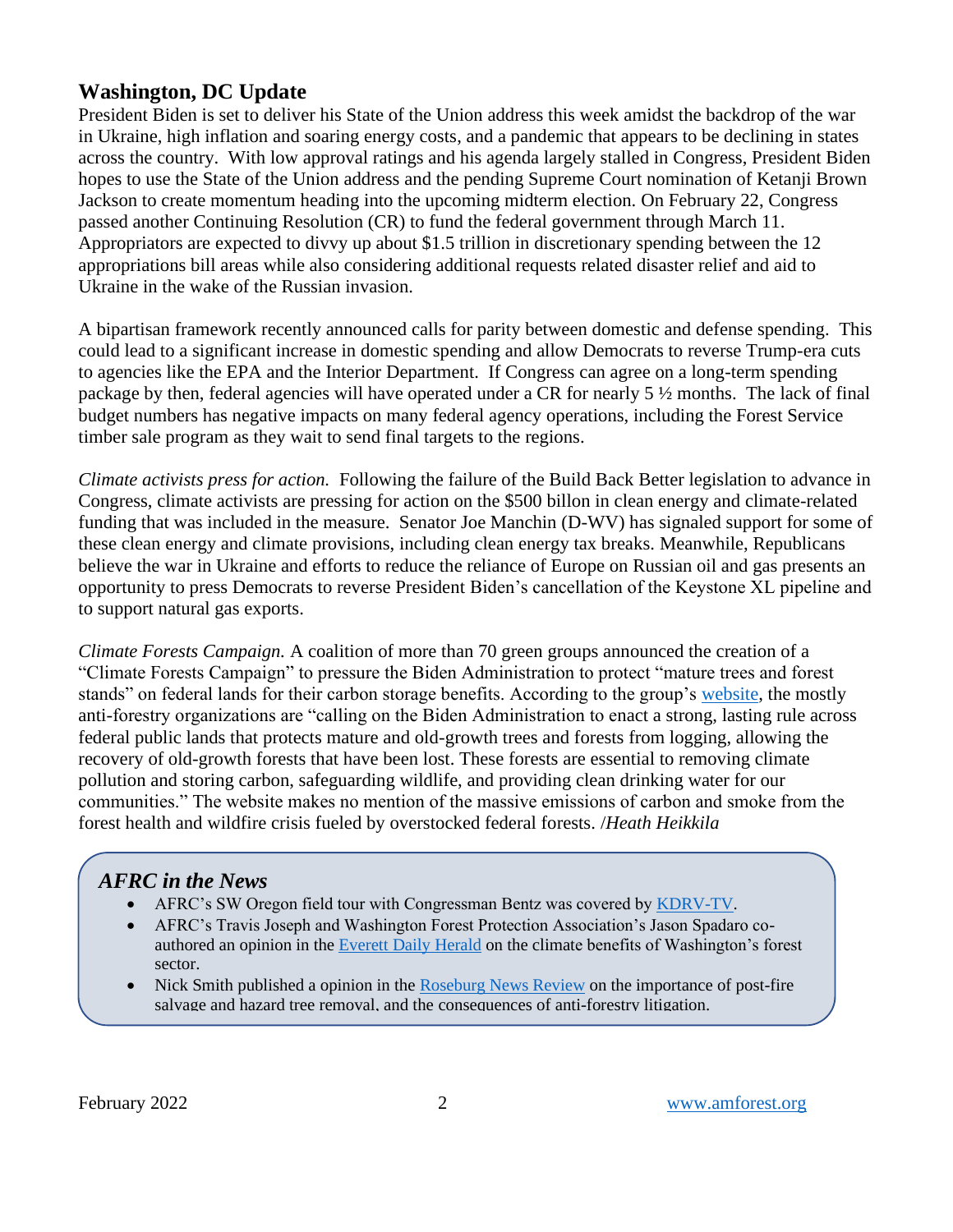# **AFRC, Congressman Bentz Visit "River Democracy Act" Gulches**

The U.S. Forest Service recently released its [10-year wildfire implementation plan](https://www.fs.usda.gov/managing-land/wildfire-crisis) that includes the goal of treating up to an additional 20 million acres on the National Forest System to reduce the risk of catastrophic wildfire.

At the same time, elected officials in Oregon continue to craft bills that would impede federal land managers from meeting this ambitious goal. Most prominent among those bills is the so-called River Democracy Act (RDA), which would designate 4,700+ miles of "river" segments under the Wild and Scenic Rivers Act impacting more than 3 million acres in Oregon. The Forest Service alone estimates that more than 1.5 million acres of federal land in the legislative proposal face a moderate to high wildfire risk.

The Wild and Scenic Rivers Act is intended to preserve certain rivers and their immediate environments with outstanding and remarkable values in a free-flowing condition. [AFRC's April 2021 newsletter](https://amforest.org/april-2021-newsletter/) outlined the surprisingly high proportion of segments proposed in the RDA that are not classified as rivers but appeared to be intermittently flowing tributaries. Subsequent field reviews in the spring of 2021 validated those concerns that the RDA was deviating from the intent of the original Act by proposing hundreds of small creeks and gulches for inclusion into the iconic Wild & Scenic River System, many of which do not even contain flowing water for most of the year.

This month, AFRC hosted a field trip with Congressman Cliff Bentz and Jackson County Commissioner Collen Roberts to visit some of the creeks and gulches nominated in southwest Oregon to daylight the true substance of this bill. Congressman Bentz has been one of the most outspoken critics of the bill, articulating concerns about the bill's impacts to his constituents, rural communities, and natural resource users and stewards. [You can watch Congressman Bentz's speech on the floor of the House of](https://ne-np.facebook.com/RepBentz/videos/253037223636424/)  [Representatives here.](https://ne-np.facebook.com/RepBentz/videos/253037223636424/)



*Photos: Congressman Cliff Bentz and AFRC president Travis Joseph speak to a reporter next to Sourdough Gulch on the Rogue River-Siskiyou National Forest. Sourdough Gulch is one among the hundreds of small creeks and dry tributaries proposed for Wild & Scenic designation under the RDA.*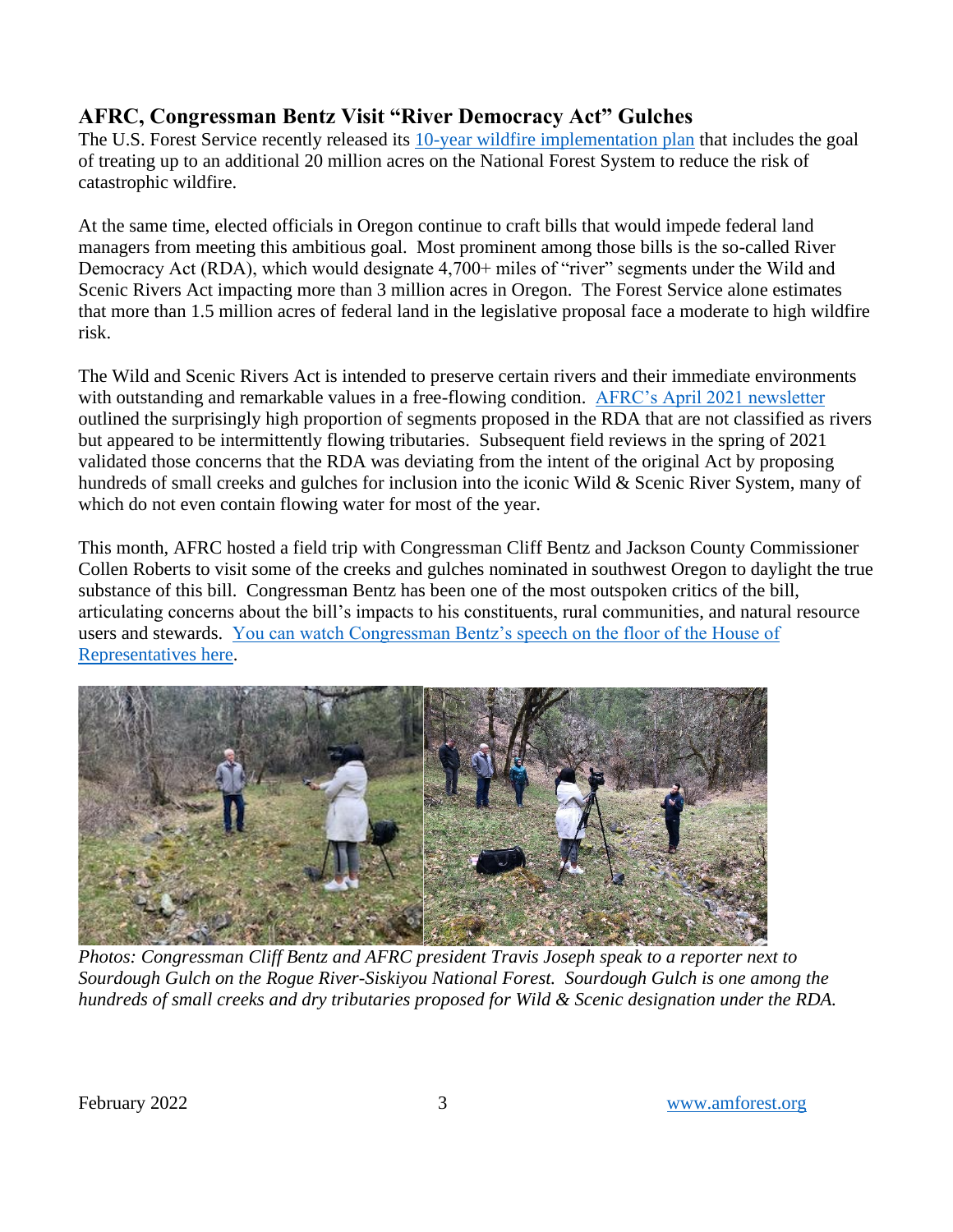

The field trip visited Ladybug Gulch, 1916 Gulch, 1917 Gulch (pictured to the left), 1918 Gulch, Sourdough Gulch and Lime Gulch on land managed by the U.S. Forest Service and Bureau of Land Management and offered the Congressman and commissioner a glimpse into what the RDA is truly proposing. The tour attendees were surprised not only by the attributes of the gulches, but also by the dense forest conditions adjacent to them, which are representative of the very types of overstocked forest conditions that warrant active management according to the Forest Service's 10-year Wildfire Strategy.

These gulches in southwest Oregon are not an anomaly of proposed designations in the RDA. Approximately 85% of the segments proposed are not classified as rivers and are peppered throughout the state. We welcome hosting or organizing similar field trips to daylight the substance, likely impacts, and serious concerns of the RDA. To learn more about the River Democracy Act, and to register your opinion with the bill sponsors, [click here.](https://www.votervoice.net/HFHC/campaigns/86373/respond) /*Andy Geisler*

### **Forest Service Receives Disaster Relief Funding; Timber Outputs Continue to Diminish**

The Pacific Northwest Region of the U.S. Forest Service was allocated \$291.2 million in disaster relief supplemental funding to be directed to recovery actions associated with wildfires, floods, and other natural disasters. This allocation is a component of the \$1.36 billion of supplemental appropriations provided to the Forest Service through the Extending Government Funding and Delivering Emergency Assistance Act of 2021. Most of the funding directed to the Pacific Northwest will be allocated to National Forests in Oregon, specifically those in western Oregon impacted by the 2020 Labor Day fires. The Mt. Hood, Willamette, Umpqua, and Rogue River-Siskiyou National Forests will receive 85% of the \$252.9 million directed to Oregon. A complete breakdown of the funding allocation can be found [here.](https://www.fs.usda.gov/detail/r6/home/?cid=FSEPRD997482)

According to a [press release](https://www.fs.usda.gov/detail/rogue-siskiyou/news-events/?cid=FSEPRD997555) on February 16, a portion of the \$30.4 million allocated to the Rogue River-Siskiyou National Forest will be directed to the removal of fire-killed trees posing a safety hazard to forest roads caused by the Slater Fire. Similar expenditure of funds is certain for the Mt. Hood, Willamette, and Umpqua National Forests. Each attempted to removed hazard trees by selling them to the local timber industry for manufacturing into wood products; but were met with lawsuits from special interest groups that halted the removal and utilization of those fire-killed trees. Other activities proposed include road resurfacing, culvert replacements, bridge repair, hazardous material/waste removal, and nursery upgrades.

Counter to conventional thinking, this type of funding influx will likely cause the Region's timber and vegetation management programs to shrink rather than remain stable. For example, as of December 1, 2021, the Willamette National Forest's assigned timber target was 65 million board feet (MMBF). Less than three months later that target was reduced by nearly 50% to 35 MMBF following the allocation of \$78.6 million in disaster relief funding. The cause of this decline is partly of function of reprioritization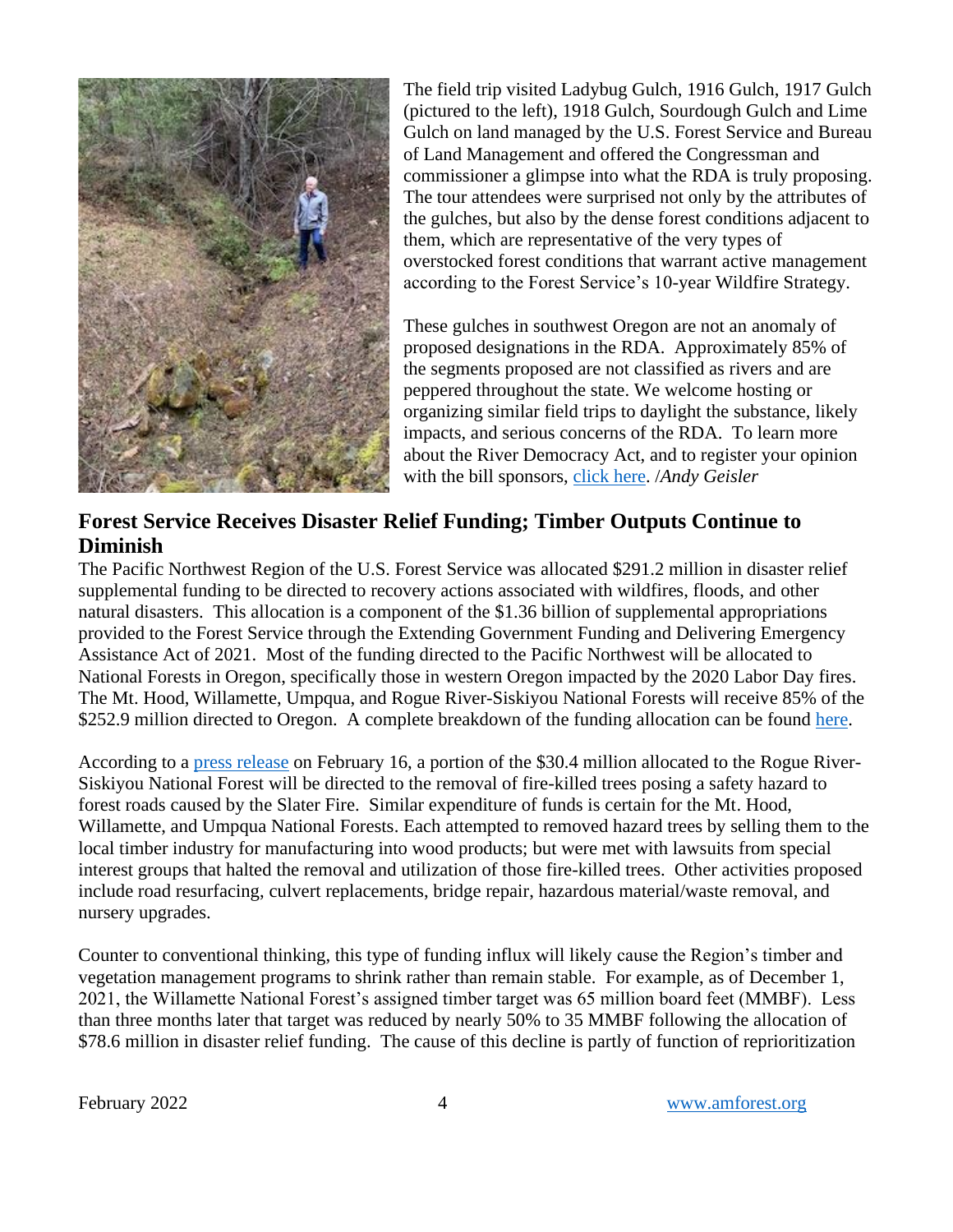to address critical disaster relief needs and partly a function of how this supplemental funding can be used.

There are generally two operative sides to every project on U.S. Forest Service land: the planning side (NEPA analysis, wildlife & heritage surveys, timber sale layout, etc.) and the implementation side (completion of the work). Since each side is dependent on the other to achieve project success, each side must be adequately funded in a well-balanced manner. Infusions of supplemental funding, such as the disaster relief fund, have a tendency to disrupt this balance since its allocation is typically limited to the implementation side of the equation and not to the planning side.

For example, the Forest Service may allocate \$10 million of supplemental funding to resurface damaged roads. That money will be directed to the material and labor necessary to do the resurfacing. However, none of that money will enable the Forest Service to hire a new engineer to plan and oversee this work, or a new soil scientist to analyze the impacts of the roadwork. The Willamette National Forest recently pointed to engineering gaps as partial cause for the reduction of their timber outputs, as engineers are redirected from timber sale planning to disaster relief planning.

Another scenario that is currently playing out on several National Forests impacted by wildfire is related to their inability to remove and sell fire-killed trees posing a hazard to roads. The Rogue River-Siskiyou National Forest will allocate funding to fell and dispose of those hazard trees, but none of that funding will support the planning and analysis necessary to facilitate such work. Once again, the Forest Service will be compelled to redirect its current staffing resources and by doing so will likely suffer shortfalls in their vegetation management and timber programs.

If the vast majority of supplemental funding continues to be directed solely to the implementation side while the planning side is neglected, we will likely see future renditions of this year's Willamette National Forest program, only at a much larger scale. This should be a troubling sign for anyone who is interested in seeing the \$4 billion from the Infrastructure Investment and Jobs Act directed to forest management result in more acres treated for hazardous fuels reduction or elevated timber outputs. /*Andy Geissler*

### **Washington DNR Under Pressure on Mature Forests, Trust Mandate and Past Promises**

For months anti-forestry activists have been mounting a sustained campaign to pressure the Washington Department of Natural Resources (DNR) and the Board of Natural Resources (Board) to protect so-called "legacy forests" on DNR state trust lands. The campaign initially centered around a proposal by former commissioners of public lands Peter Goldmark and Jennifer Belcher who called for stopping all timber harvest activities on DNR state trust lands in western Washington as part of a climate mitigation effort. That proposal received little serious support.

In the month since then activist groups have become more organized and more aggressive in their tactics. Some of the leaders in the group have connections to anti-forestry organizations in Oregon that were at the center of efforts to shut down harvests on federal lands. Controversy about the harvest of certain older trees on state trust lands has galvanized anti-forestry activists, who regularly provide testimony at monthly Board meetings and appeal DNR timber sales in court. Their stated objectives range from shutting down all timber harvests on state trust lands to "protect the lungs of the planet" to setting aside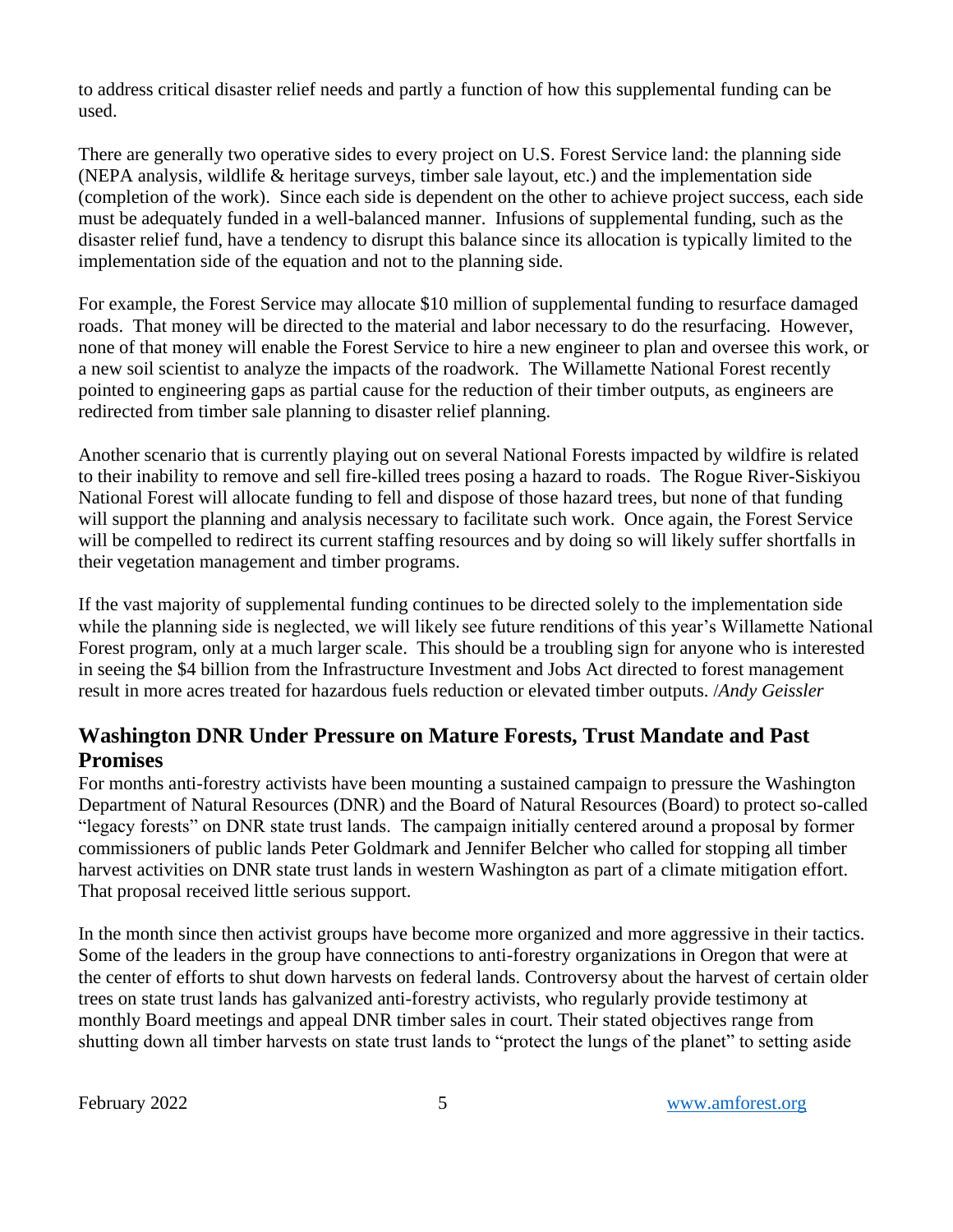about 80,000 acres of older and legacy forests in addition to the nearly 170,000 acres of older and legacy forests already removed from management. They are also very active using social media and the press to amplify their message.

Last Spring DNR responded to this pressure by withholding sales from auction that include areas opposed by the activists, which has grown to seven sales totaling 49 mmbf. Additionally, field staff have recently been directed under interim guidance to remove any stands that are 5 acres or greater in size and are 120 years old or older (pre-1900) from timber sales that have not been approved by the Board.

Many of the stands within sales being held from auction, as well as the stands reportedly being removed from sales, were previously encumbered by years of delay in finalizing the Marbled Murrelet Long-Term Conservation Strategy (MMLTCS) to state trust lands Habitat Conservation Plan (HCP). When DNR finalized the plan in 2019 it cited the benefits of releasing 100,000 acres of state trust lands for harvest, including many of these older forests. DNR's latest action has beneficiaries, lawmakers, and the purchasers of DNR timber concerned that these actions directly undermine the certainty and stability that was promised through the HCP and MMLTCS.

On February 17, the chairs and ranking members of the House and Senate Natural Resources Committees, Sens. Kevin Van De Wege (D-Sequim) and Judy Warnick (R-Moses Lake) joined Reps. Mike Chapman (D-Port Angeles) and Bruce Chandler (R-Zillah) to send a [letter](https://amforest.org/wp-content/uploads/2022/02/BNR-Letter.pdf) to the Board outlining these and other concerns, noting:

*"We are deeply disturbed that the predictability and stability promised by the HCP and the MMLTCS is not being realized. Trust beneficiaries, businesses, and communities reliant on DNR trust lands feel whipsawed. Between the HCP, the MMLTCS, and other policy constraints adopted by the Board nearly 50 percent of DNR's state trust lands in western Washington are now withdrawn from sustainable timber management. Additional withdrawals will further harm rural communities, public services and threaten the ability of Washington's forest products industry to meet our domestic demand for the climate-friendly wood products needed to build Washington's future homes, schools, and workplaces. Sadly, these products will be imported from across the globe rather than being sustainably produced here in Washington under some of the most stringent environmental protections in the world."*

The Board has not made a formal decision or outlined a process by which it will consider reviewing its policies for old growth. AFRC is working to organize the beneficiary community and other legislators in support of DNR state trust lands and the trust mandate. Healthy Forests, Healthy Communities has also launched an [advocacy campaign](https://www.votervoice.net/HFHC/campaigns/91885/respond) to generate emails to the Board supporting the timber program and current policy. /*Heath Heikkila*

### **Region 1 Completes Two Forest Plan Revisions**

The Helena-Lewis and Clark (HLC) and the Custer-Gallatin (C-G) National Forests have recently completed their Forest Plan Revisions. The Final Record of Decision for the 2,883,227-acre HLC was issued in October 2021, and the Final Record of Decision for the 3,046,000-acre CG was issued in January 2022.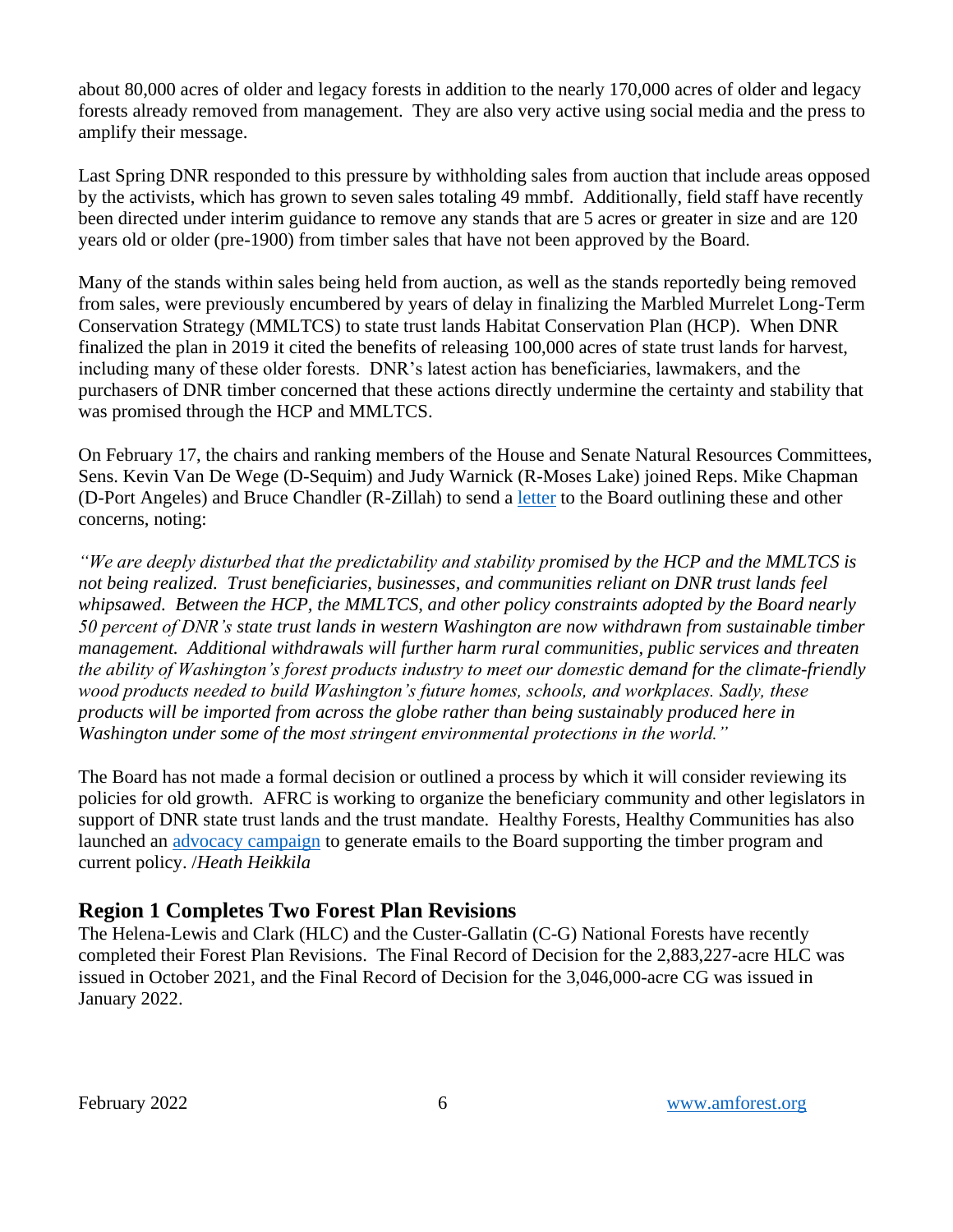These National Forests with a combined area of 5,929,227 acres are important to the milling infrastructure located in central and eastern Montana and southwest South Dakota. AFRC and our members participated in the revision process to make sure forest management and timber harvest had an equal standing with those interests who want to see more and more of our National Forests set aside or locked up for single issue management purposes such as wilderness, roadless, wild and scenic, and other uses.

It goes without saying that there are many demands put on our National Forests nationwide, but outdoor recreation is very important to the National Forests in Montana. Finding a balance of all uses was a difficult process. Both Forests designated more lands for potential wilderness—seven potential wilderness areas on the HLC totaling 152,948 acres and eight potential wilderness areas on the CG totaling 139,425 acres. In addition, the HLC identified 45 rivers (approximately 361 miles), and the CG identified 30 rivers (433 miles) for consideration as wild and scenic.

The goal of both Plans is to restore the forested areas back to the Historic Range of Variability (HRV). How quickly this gets done and the expected annual timber harvest volume depends on several factors including forest management needs, budgets, interest in help from outside groups and agencies, and most importantly the number of acres where timber management is allowed. Timber management opportunities was identified into two categories: 1) acres suitable for timber harvest and 2) lands where timber harvest is allowed if it enhances other resources. See table below.

| <b>Forest</b> | <b>Acres Suitable for Harvest</b> | Harvest May be Conducted | Total           |
|---------------|-----------------------------------|--------------------------|-----------------|
| <b>HLC</b>    | 667,129 acres                     | 368,814 acres            | 1,035,943 acres |
| CG            | 565,536 acres                     | 614,349 acres            | 1,179,885 acres |

The Forests were able to estimate their decadal and annual timber sale volume using these acreages. The projected timber sale volume for the HLC is about 35 mmbf, and the CG is about 16 mmbf. These numbers are based on current Forest Service budgets, but several factors may allow these volumes to increase. First, these numbers do not include salvage and both Forests have had a lot of salvage due to insects, disease, and fire. Second, outside funding from the Montana DNRC or other parties could help put up Good Neighbor Authority projects which would be additive volume. And third, the Infrastructure bill should bring more management dollars to the Region. AFRC and our members will be working with the Forests and our partners to ramp up forest management to help get these Forests back to their HRV. */ Tom Partin* 

#### **AFRC Legal Update**

*Favorable Ninth Circuit Ruling Regarding the Cuddy Valley Project.* On February 4, the Ninth Circuit issued a [favorable ruling](https://amforest.org/wp-content/uploads/2022/02/MCFFS-v.-Elliott-Opinion.pdf) in a challenge to the Cuddy Valley Project located on the Los Padres National Forest. *See Mountain Communities for Fire Safety et al. v. Elliott et al*., No. 20-55660. The majority panel included two President Trump appointees—Judges Ryan D. Nelson and Kenneth K. Lee— with Sidney H. Stein, a District Court Judge sitting by designation, dissenting.

The Cuddy Valley Project is a shaded fuelbreak project, which was identified in the Mt. Pinos Community Wildfire Protection Plan and within the Los Padres National Forest Strategic Fuelbreak Assessment as "strategic for wildfire and prescribed fire management." Many of the Jeffrey and pinyon pine trees in the project area are at "imminent risk" of bark beetle-associated mortality due to overcrowding. The project was authorized under the timber stand improvement categorical exclusion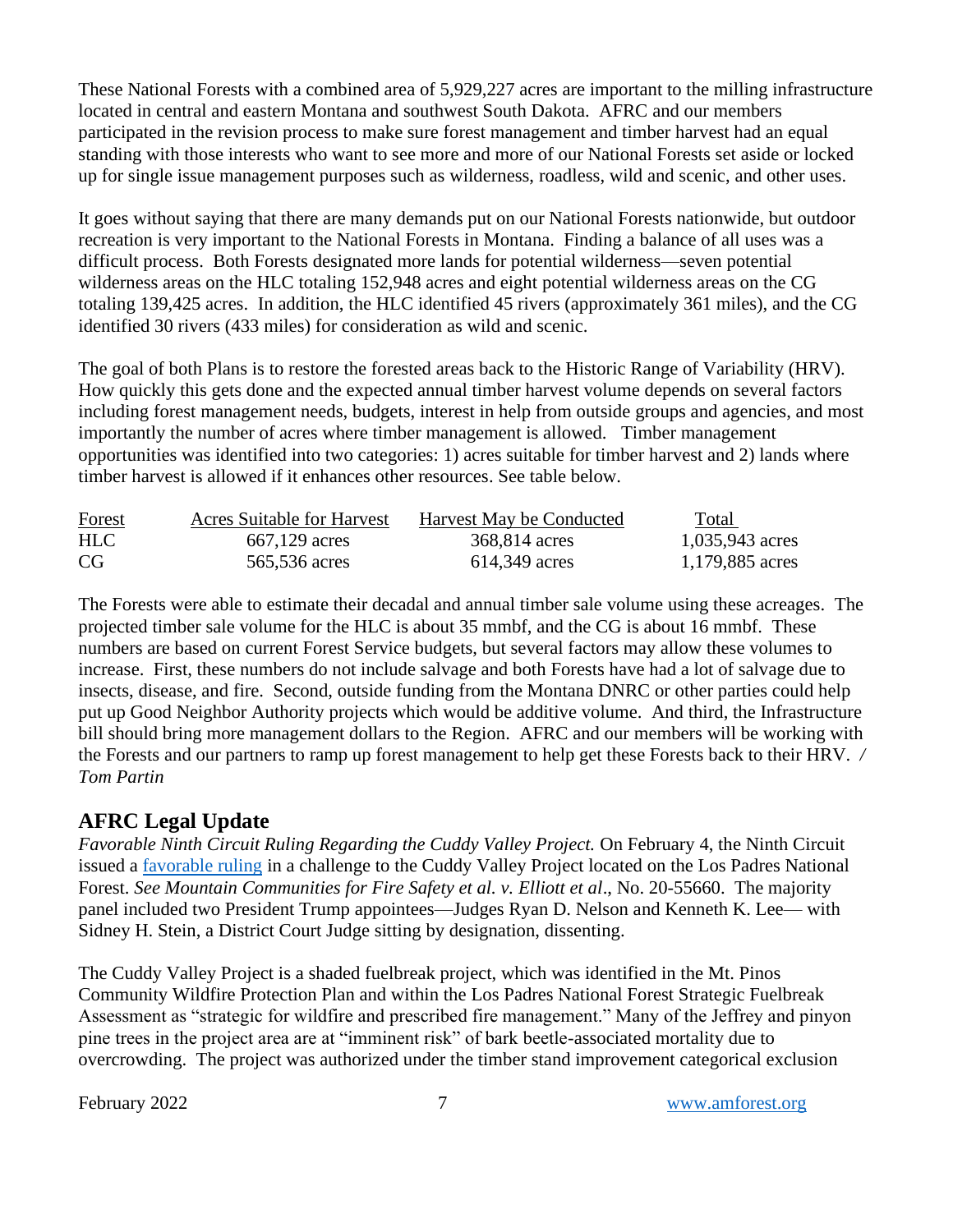(CE), 36 C.F.R. § 220.6(b), such that the Forest Service was not required to prepare an Environmental Assessment (EA) or Environmental Impact Statement (EIS) under the National Environmental Policy Act (NEPA) since there were no "extraordinary circumstances" present that would warrant further analysis. The timber stand improvement CE allows for "[t]imber stand and/or wildlife habitat improvement activities that do not include the use of herbicides or do not require more than 1 mile of low standard road construction" and include "[t]hinning or brush control to improve growth or to reduce fire hazard . . . ."

On appeal, plaintiffs-appellants challenged the Forest Service's reliance on the timber stand improvement CE, arguing that "timber stand improvement" work is limited to stands in the sapling stage and commercial harvest activities do not fall within the scope of the CE. AFRC submitted an *amicus curiae* brief to address how the timber stand improvement CE is not limited to the thinning of "only saplingsized trees" and how the Forest Service was not required to consider the "intensity factors" listed under 40 C.F.R. § 1508.27, which only relates to EAs, in its extraordinary circumstances analysis.

The majority panel held that the timber stand improvement CE "unambiguously allows the Forest Service to thin trees, including larger commercially viable ones, to reduce fire hazard without having to conduct an EIS or EA. Its plain language does not limit thinning by tree age, size, or type. Nor is thinning defined to exclude commercial thinning. If the thinning project reduces fire hazard and meets certain other conditions, [the timber stand improvement CE] greenlights the project, even if it means felling commercially viable trees." In determining the CE's plain language, the panel relied on the definition of "timber stand improvement" in the Society of American Foresters' Dictionary, which was expressly referenced in AFRC's *amicus curiae* brief.

The majority panel also held that the Forest Service did not have to examine the intensity factors when analyzing whether "extraordinary circumstances" prevented the use of the timber stand improvement CE. "To require an agency to analyze the extraordinary circumstances factors once (under resource conditions), and then again under merely renamed factors, would be 'inconsistent with the efficiencies that the abbreviated categorical exclusion process provides.'"

*Mixed Ninth Circuit Ruling Regarding the Tecuya Ridge Project*. On February 4, the Ninth Circuit issued a [mixed ruling](https://amforest.org/wp-content/uploads/2022/02/20-55859.pdf) in a challenge to the Tecuya Ridge Project located on the Los Padres National Forest. *See Los Padres ForestWatch et al. v. U.S. Forest Service*, No. 20-55859. The panel issuing the decision was the same panel as the Cuddy Valley Project appeal, given that the two appeals involved related issues and were located in the same geographic area. District Judge Stein, sitting by designation, was the author of the majority decision and Judge Nelson dissented with certain aspects of the decision. AFRC, California Forestry Association, and Associated California Loggers were defendant-intervenors.

The Tecuya Ridge Project is shaded fuelbreak project that overlooks the mountain communities of Lebec, Frazier Park, Lake of the Woods, Pine Mountain Club, and Pinon Pines Estates. The fuelbreak is in close proximity to the Cuddy Valley shaded fuelbreak and was also authorized under the timber stand improvement CE. The purpose of the project is to create a fuelbreak to "provide safe and effective locations from which to perform fire suppression operations," to "slow the spread of wildland fire," to "reduce the potential for the loss of life, property, and natural resources," and to "increase the forest's resilience to insects and diseases." (*See* [November 2019 Newsletter\)](https://amforest.org/wp-content/uploads/2019/12/November-2019-Newsletter.pdf). The Tecuya Ridge Project authorized thinning 1,626 acres of forest, with approximately 1,100 acres within a protected area called the Antimony Inventoried Roadless Area (IRA). Under the "Roadless Rule," timber harvest is generally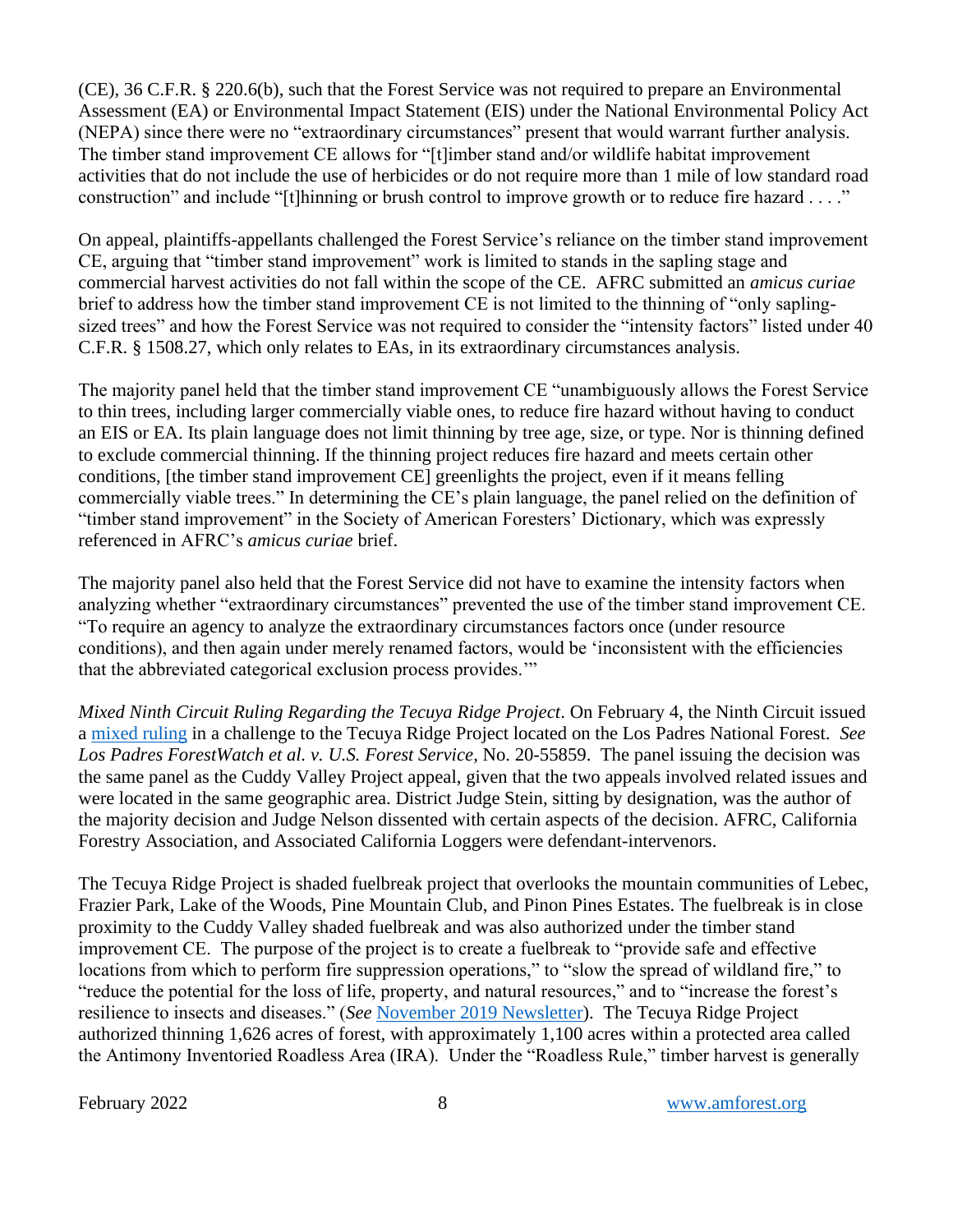prohibited but allows for some exceptions. As relevant in this case, timber harvest may occur in inventoried roadless areas if the Responsible Official determines that "[t]he cutting, sale, or removal of *generally small diameter timber* is needed" to "reduce the risk of uncharacteristic wildfire effects" and "will maintain or improve one or more of the roadless area characteristics as defined in § 294.11."

Although the panel upheld that the Forest Service's determination that the project will "maintain or improve" the Antimony IRA's characteristics, the majority panel determined that Forest Service's conclusion that 21-inch dbh trees were "generally small timber" was arbitrary and capricious. The Los Padres Forest Plan defines large-diameter trees as those of over 24-inches dbh but did not define a small diameter tree. The majority panel found no record evidence to support this determination and that the Forest Service failed to articulate a satisfactory explanation – in the administrative record, in briefing, and at oral argument. As a result, the panel could remand the Forest Service to substantiate its conclusion that 21-inch dbh trees are "generally small" within the project area, consistent with the Roadless Rule. Judge Nelson dissented with respect to this aspect of the decision.

In addition, the panel upheld the Forest Service's decision to authorize the project under the timber stand improvement CE. The panel noted that in the related Cuddy Valley Project appeal, the panel agreed with the Forest Service's reading of the timber stand improvement CE such that the sole remaining issue was whether the Forest Service's decision to apply the CE to the project was arbitrary and capricious because it failed to analyze fuelbreak efficacy as a potential "extraordinary circumstance" that would preclude the application of any CE to the project. The panel disagreed with plaintiffs-appellants and found that the Forest Service's determination that no extraordinary circumstances prevented its application of timber stand improvement CE was not arbitrary and capricious, and that the agency appropriately analyzed each resource condition that should be considered in determining whether there were extraordinary circumstances related to the proposed action.

Based on this mixed ruling, the Forest Service is evaluating how to best comply with the decision with respect to the treatments in the Antimony IRA. For both the Cuddy Valley Project and the Tecuya Ridge Project appeals, plaintiffs-appellants have until March 22 to file a motion for rehearing either by the panel or en banc.

*Favorable District Court Ruling Regarding the Seiad-Horse Risk Reduction Project*. On February 9, Judge Nunley from the U.S. District Court for the Northern District of California issued a [favorable ruling](https://amforest.org/wp-content/uploads/2022/02/Dkt-99-Order.pdf) granting Federal Defendants' and AFRC's motions for summary judgment regarding a challenge to the Saied-Horse Risk Reduction Project on the Klamath National Forest. *See Klamath-Siskiyou Wildlands Center et al. v. Grantham et al*., No. 2:18-cv-02785.

The project was designed following the 2017 Abney Fire to reduce safety hazards and reduce the risk of future large-scale high severity fire losses of late-successional habitat. The project included 39 miles of roadside hazard tree removal and area salvage of 1,269 acres, mostly in the Johnny O'Neil late successional reserve (LSR). The project was originally enjoined by the district court, but in a remarkable turn of events, the district court reversed course and stayed the injunction pending appeal in May 2019. *See* [June 2019 Newsletter.](https://amforest.org/wp-content/uploads/2019/07/June-2019-Newsletter.pdf) That meant that full implementation of the project was able to occur while the case was before the Ninth Circuit. In November 2019, the Ninth Circuit reversed the district court's grant of a preliminary injunction, and the case went back to the district court for merits briefing. *See* [November](https://amforest.org/wp-content/uploads/2019/12/November-2019-Newsletter.pdf)  [2019 Newsletter.](https://amforest.org/wp-content/uploads/2019/12/November-2019-Newsletter.pdf)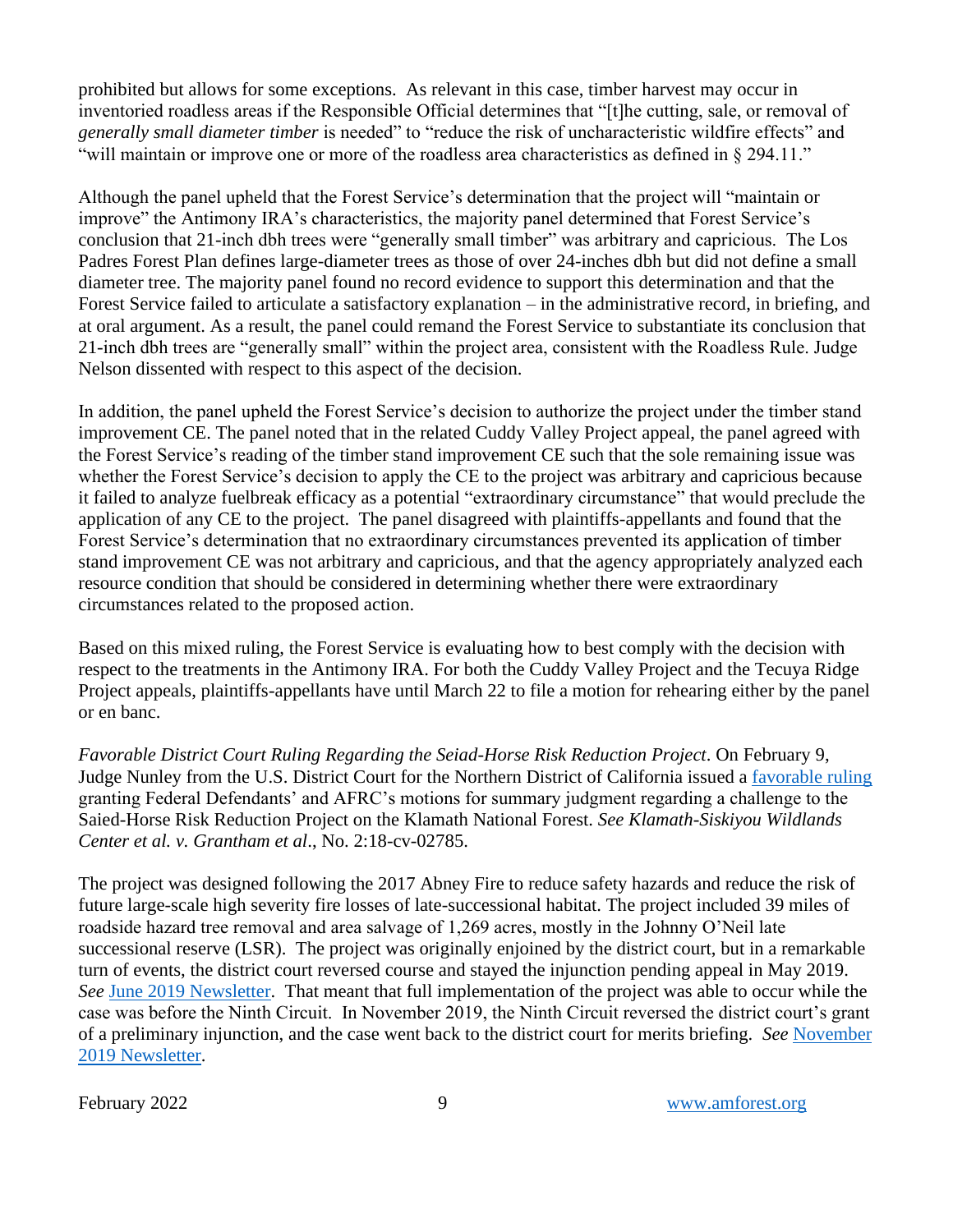The parties fully briefed the merits in May 2020, and all of the commercial harvest activities were completed and the contracts closed in March 2020, before the district court issued its decision. As a preliminary matter, the district court held that the case was not moot because "the Court could order Federal Defendants to issue an environmental impact statement at any time" with respect to the remaining noncommercial aspects of the project yet to be implemented.

Regarding the merits of the case, the court first addressed whether the project complied with the Northwest Forest Plan's Aquatic Conservation Strategy. The question before the court was whether the Aquatic Conservation Strategy permits "short-term degradation of water quality in pursuit of long-term restoration." The court held that plaintiffs "have not provided any authority holding short-term negative consequences of an agency action necessarily violate the Aquatic Conservation Strategy," and the court deferred to the Forest Service's interpretation of its own Forest Plan.

Next, the court rejected plaintiffs' challenge to the project's compliance with the Northwest Forest Plan's guidelines on snag retention in late-successional reserves. Plaintiffs relied on a Ninth Circuit decision in *Oregon Natural Resources Council Fund v. Brong*, for the proposition that any logging of snags likely to stand until the forest produces new snags is a violation of the Northwest Forest Plan's guidance to focus on retaining snags. In plaintiffs' view, *Brong* established a bright-line rule that the salvage of snags in an LSR violates Forest Plans, regardless of the facts of the particular case. A similar issue was raised in a pervious AFRC case where a tribe challenged the Westside Fire Recovery Project, *Karuk Tribe v. Stelle*, 671 F. App'x 507 (9th Cir. 2016), but the Ninth Circuit upheld the salvage logging in the LSR and distinguishing *Brong*. Here, the district court similarly distinguished *Brong*, finding that the Forest Plan does not have mandatory language to retain all snags and that the agency's objective was to prevent future wildfires, not merely economic gain. The court also rejected plaintiffs' argument that the project did not comply with the Northwest Forest Plan's guidance on habitat suitability for the fisher, marten, goshawk, wolverine, great gray owl, and the northern spotted owl. Finally, the court held that the Forest Service was not required to prepare an EIS for the project.

*Gray Wolf Delisting Decision Struck Down by the District Court.* On February 10, Judge White from the Northern District of California [granted,](https://amforest.org/wp-content/uploads/2022/02/Gray-Wolf-Order.pdf) in part, plaintiffs' challenge to the U.S. Fish and Wildlife Service's (FWS) decision to delist the gray wolf population for two previously listed entities—the Minnesota entity and the 44-state entity. The Final Rule stated that delisting was appropriate because neither the Minnesota entity nor the 44-state entity qualified as species, subspecies, or district population segments under the Endangered Species Act (ESA), but went on the evaluate whether the entities met the ESA's requirements to warrant continued protection. This consolidated case received national attention, with the State of Michigan, the State of Oregon, several federally recognized tribes, and other organizations filing amicus curiae briefs. AFRC joined an industry coalition *[amicus curiae](https://amforest.org/wp-content/uploads/2021/09/21-344_Dkt117_GrayWolfAgCoalAmicusBr.pdf)* brief, with the American Farm Bureau Federation, American Sheep Industry Association, National Cattlemen's Beef Association and Public Lands Council, in support of the delisting decision.

Plaintiffs raised several arguments as to why the delisting rule was unlawful. First, the court's decision focused on whether the government's primary basis for delisting the gray wolf—that the gray wolf entities are not "species"—was arbitrary and capricious. The government's position was arguably inconsistent with the lengthy regulatory history of listing various gray wolf distinct population segments and other gray wolf entities. The court concluded that there is nothing in the ESA that suggests that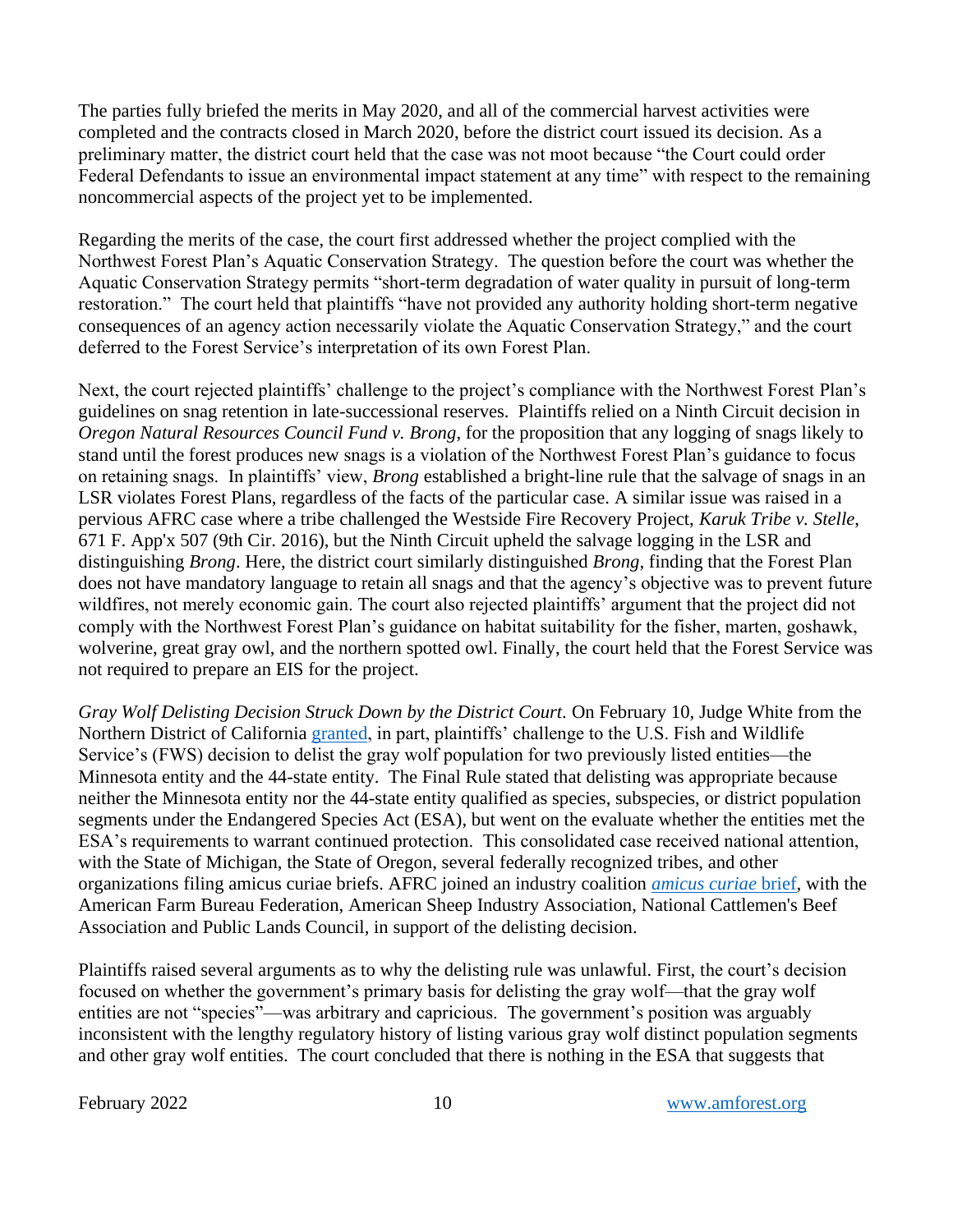Congress intended the ESA amendments to remove protections for already-listed entities. The court also noted that the delisting rule contradicted FWS's position because it went on to consider the status of the gray wolf in several configurations and apply the ESA's delisting criteria to those configurations.

Second, the court also held that FWS failed to evaluate the "full-listed" gray wolf species, and instead focused on three configurations of wolves in different entities. According to the court, the delisting rule relied on the recovery of certain "metapopulations" of the wolf in the Great Lakes and Northern Rocky Mountains (NRM) "to conclude that wolves across the entire lower 48 states no longer qualify for federal protect." The court found that this approach failed to adequately consider "the status of wolves outside of these core populations," including "lone dispersers," under statutory listing criteria.

Third, the court found that the Service's decision to combine the West Coast wolves with the NRM wolves was arbitrary and capricious. The court determined that FWS failed to address the best available science on whether West Coast wolves were genetically distinct from the NRM wolves, stating that the record did not reflect "a thoughtful and comprehensive evaluation of the best available science about the genetic relationships between wolf populations."

Fourth, the court held that the Service's interpretation of "significant portion of its range" was arbitrary and capricious. In 2014, FWS issued a policy interpreting the phrase, which was later found to be unlawful. FWS in the delisting rule stated that it now assessed significance based on "whether portions of the gray wolf range contribute meaningfully to the resiliency, redundancy, or representation of the gray wolf entity being evaluated without prescribing a specific 'threshold.'" The court held that because there was no threshold for determining what makes "any one of the factors of resilience, representation, and redundancy 'meaningful' such that the population could be considered 'significant,'" FWS's interpretation was not a reasonable construction of the phrase "significant portion of its range."

Fifth, the court evaluated FWS's threats assessment and determined it was arbitrary and capricious. Finally, the court held that FWS applied the relevant standard in reviewing plaintiffs' 2018 petition requesting one of three alternative DPS designations.

Judge White's decision remanded the delisting rule to FWS with vacatur—meaning it is no longer in effect. The court's decision is particularly concerning because it creates an almost impossible standard for FWS to delist the wolf in the future, despite the fact that the gray wolf population has seen tremendous recovery and exceeded its recovery goals by 300 percent. The government and the various defendantintervenors have 60 days from the court's decision to file an appeal to the Ninth Circuit. AFRC would like to thank Karma Brown of Hunton Andrews Kurth LLP for her representation in this matter. */Sara Ghafouri*

### **Sarah Melton Joins AFRC as Staff Attorney**

Sarah Elizabeth Melton joins AFRC after returning from practicing law abroad for almost seven years. During that time, Sarah focused her private practice on European and International Business Law, including complex commercial contracts, multi-jurisdictional legal questions, and international arbitration and State investments involving acquisitions, tax, and precious mineral mining and manufacturing.

Sarah is very excited to come back to Oregon and join AFRC, and to put all of her energy, experience, and education to work for America's forests promoting active forest management and helping bring